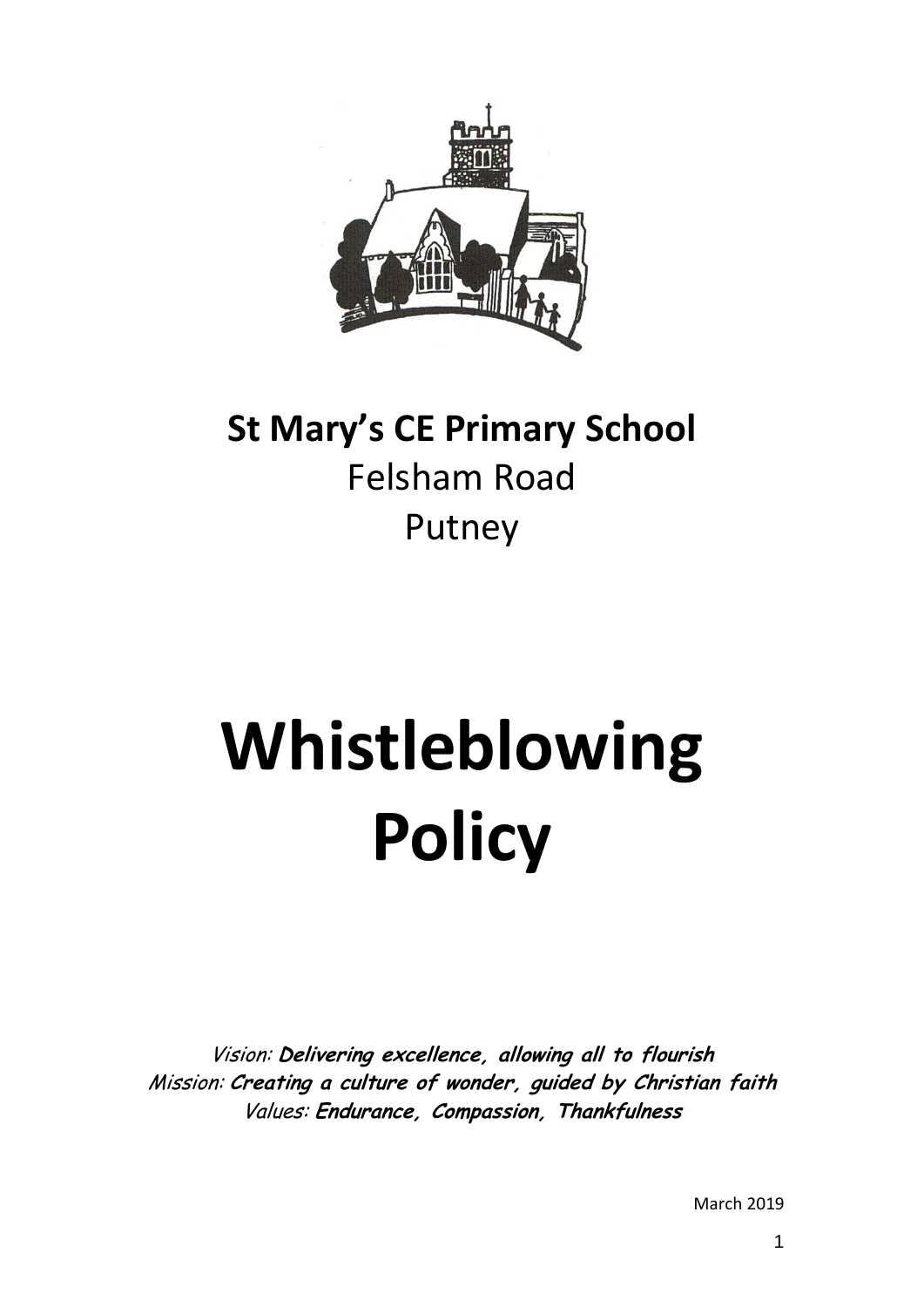#### **Introduction**

The Governing Body has introduced this Code of Practice to establish sound procedures for the referral and investigation of any reports of malpractice.

St Mary's is committed to operating with honesty and integrity and expects all staff to observe the highest standards of behaviour and ethical conduct. Such behaviour is modelled by the Senior Leadership Team and clear expectations of good conduct are communicated to all staff.

However, every organisation must accept the risk that things might go wrong or that they might unknowingly harbour illegal or unethical conduct. This policy is an acknowledgement of that fact, but our starting point in the prevention of wrongdoing is the creation of a culture of openness and transparency.

St Mary's operates an 'Open Door' policy and all stakeholders are encouraged to raise concerns and can do so without fear of recrimination or reprisal. This is done through informal conversations as part of the day-to-day management of the school. If necessary, complaints or concerns are dealt with by following the school's formal Complaints Policy or the Grievances and Discipline Policy, as appropriate.

This policy outlines the process by which concerns about danger, risk, fraud, malpractice or wrong doing which affect others can be raised, first internally and if a satisfactory response is not received, externally.

The reporting arrangements for such matters have become known as "whistleblowing". St Mary's distinguishes whistleblowing concerns from personal grievances or complaints, which are dealt with by the statutory policies specified above.

The school recognises that putting a formal structure in place for disclosing and reporting whistleblowing concerns is the right thing to do. It can also help protect children and vulnerable adults to whom the Governing Body owes a duty of care.

No particular concerns have prompted a more formal procedure on "whistleblowing" at this time.

These arrangements are based on a new Local Government Management Board model draft together with existing Wandsworth practice. Also included are the key points from a recent Audit Commission report recommending appropriate action in response to suspected fraud.

#### **1. Why reporting is important**

In any organisation, the employees are often the first to realise that there could be something seriously wrong within the organisation. However, these concerns often go unexpressed because of fears that speaking up would be disloyal to their colleagues or to their organisation.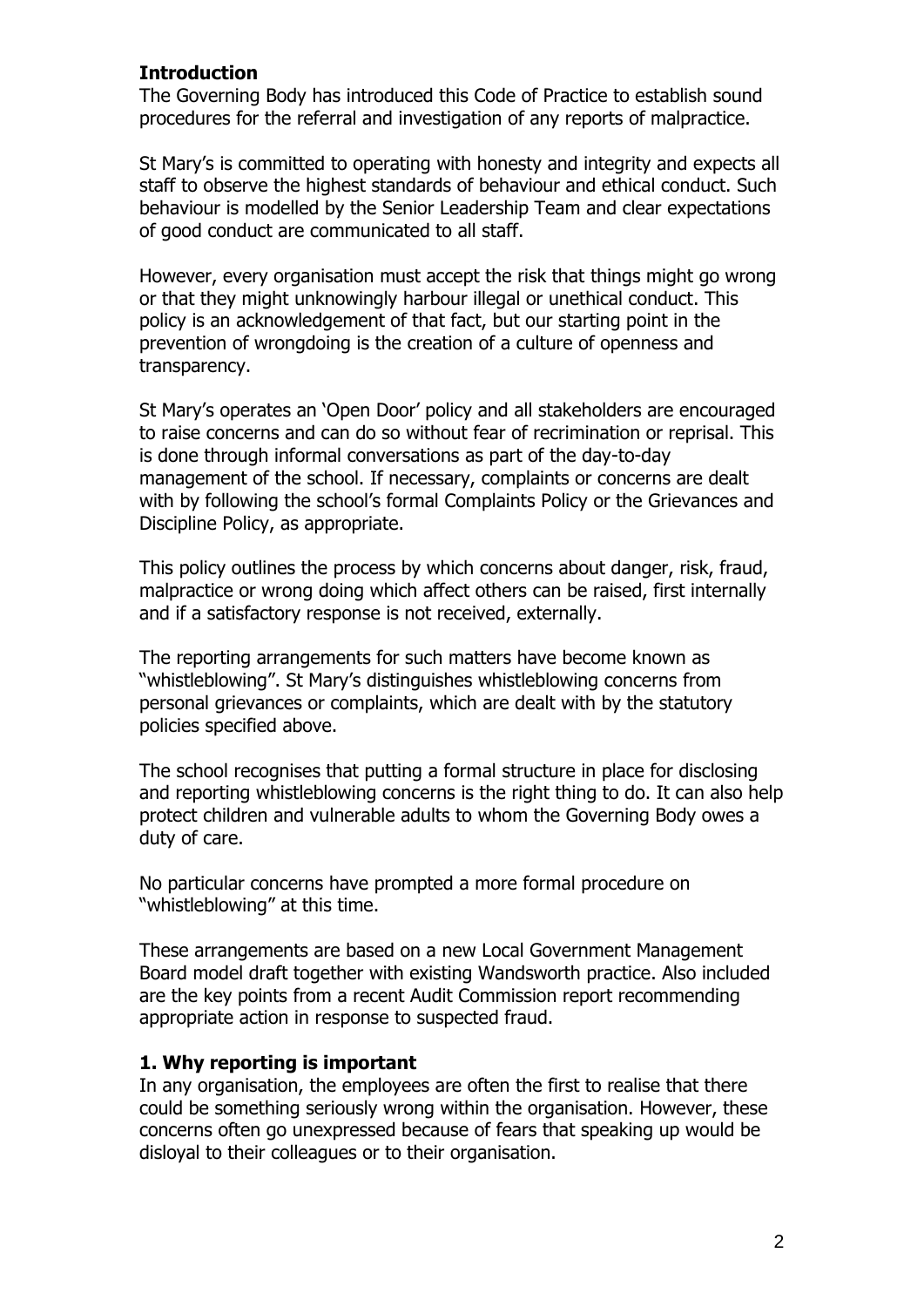They may also fear harassment or victimisation. In these circumstances, it may be easier to ignore the concern rather than report what may just be a suspicion of malpractice.

The Governing Body is committed to the highest possible standards of openness, probity and accountability. In line with that commitment we encourage employees with serious concerns about any aspect of the school's work (e.g. abuse or neglect of a child) to come forward and voice those concerns via the appropriate complaints, grievances or whistleblowing procedures.

This policy is available to all stakeholders and should be followed by anyone wishing to raise a concern that has not been satisfactorily dealt with by existing procedures

The Governing Body recognises the need for confidentiality. A whistleblower's identity will be kept confidential if requested, unless disclosure is required by law.

This policy has been written in consultation with the professional association and trade union representatives of teaching and support staff and has their support.

#### **2. Aims and Scope of this Policy**

This policy aims to:

- provide avenues for you to raise serious concerns about any aspect of the school's work and receive feedback on any action taken;
- allow you to take the matter further if you are dissatisfied with the Governing Body's response; and;
- reassure you that you will be protected from possible reprisals or victimisation for reasonable whistleblowing in good faith.

A serious concern may be about something that you sincerely believe in good faith:

- is unlawful; or
- is against the policies of the school; or
- falls below established standards or practice; or
- amounts to improper conduct; or
- is a health and safety risk to the public as well as other employees; or
- involves damage to the environment; or
- involves the unauthorised use of public funds; or
- involves possible fraud and corruption; or
- involves sexual or physical abuse of a member of the school community.

#### **3. How to raise a concern Who to contact**

Any concern should be raised first with your immediate manager, unless the concern relates to the conduct of that manager. In which case you should approach their superior or the Head Teacher. Highly serious and sensitive issues should be raised directly with the Head Teacher. If you believe the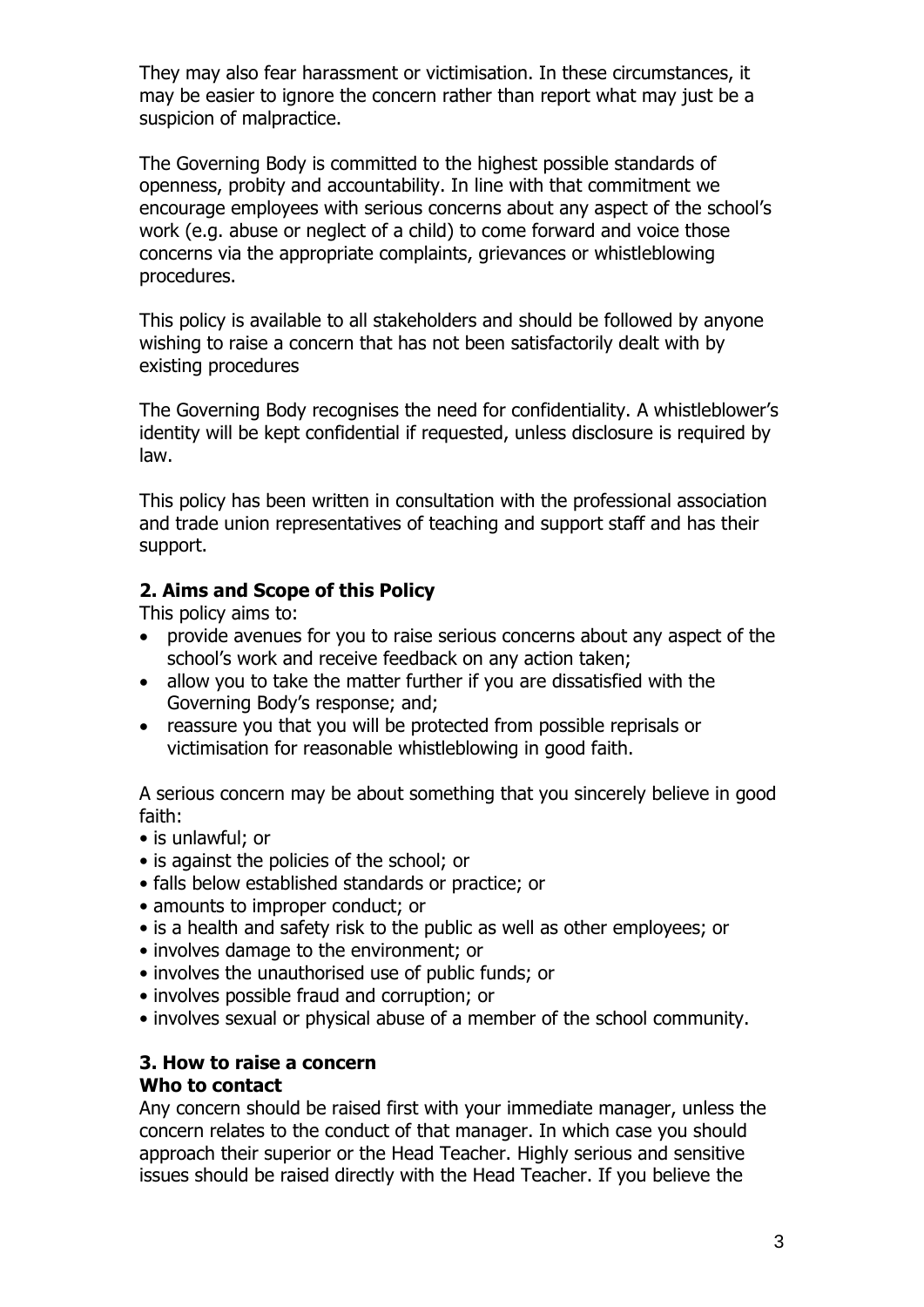senior management is involved, you should approach the Chair of Governors or alternatively, the Director of Children's Services or the Borough Solicitor.

If you believe a concern is not being listened to, contact the Chair of Governors or Wandsworth Council Human Resources.

#### **How**

Concerns are better raised in writing. You are invited to set out the background and history of the concern, giving names, dates and places where possible, and the reason why you are particularly concerned about the situation.

If you do not feel able to put your concern in writing, you can telephone or ask to meet the relevant person as specified above. If appropriate, such a meeting can take place off the school site.

The earlier you express the concern, the easier it is to take action.

Although you are not expected to prove the truth of an allegation, you will need to demonstrate to the person contacted that there are sufficient grounds for your concern.

You may invite your trade union or professional association to assist you to raise a matter and may wish to seek their advice prior to initiating this procedure.

#### **Fraud**

Fraud within the public sector costs the taxpayer hundreds of millions of pounds each year and, in general, detected cases of fraud and corruption are on the increase.

All public sector organisations are likely to be affected in some way by fraudulent or corrupt activity.

The Metropolitan Police report that they cannot prosecute over half of fraud and corruption cases because of inappropriate action taken before the case is referred to them. Consequently the action that you take, if/when you first suspect fraudulent activity, may be crucial.

If you suspect fraud, corruption or financial irregularity, you must always inform the Head Teacher.

If the person suspected is the Head Teacher, you must contact the Chair of Governors.

In either case the Head Teacher and the Chair of Governors will report the concern to Wandsworth Council Human Resources and Audit departments. Wandsworth HR can be contacted via the switchboard on: **0208-871-6000**, or alternatively can be reached at: **Wandsworth Council, The Town Hall, Wandsworth High Street, London, SW18 2PU.**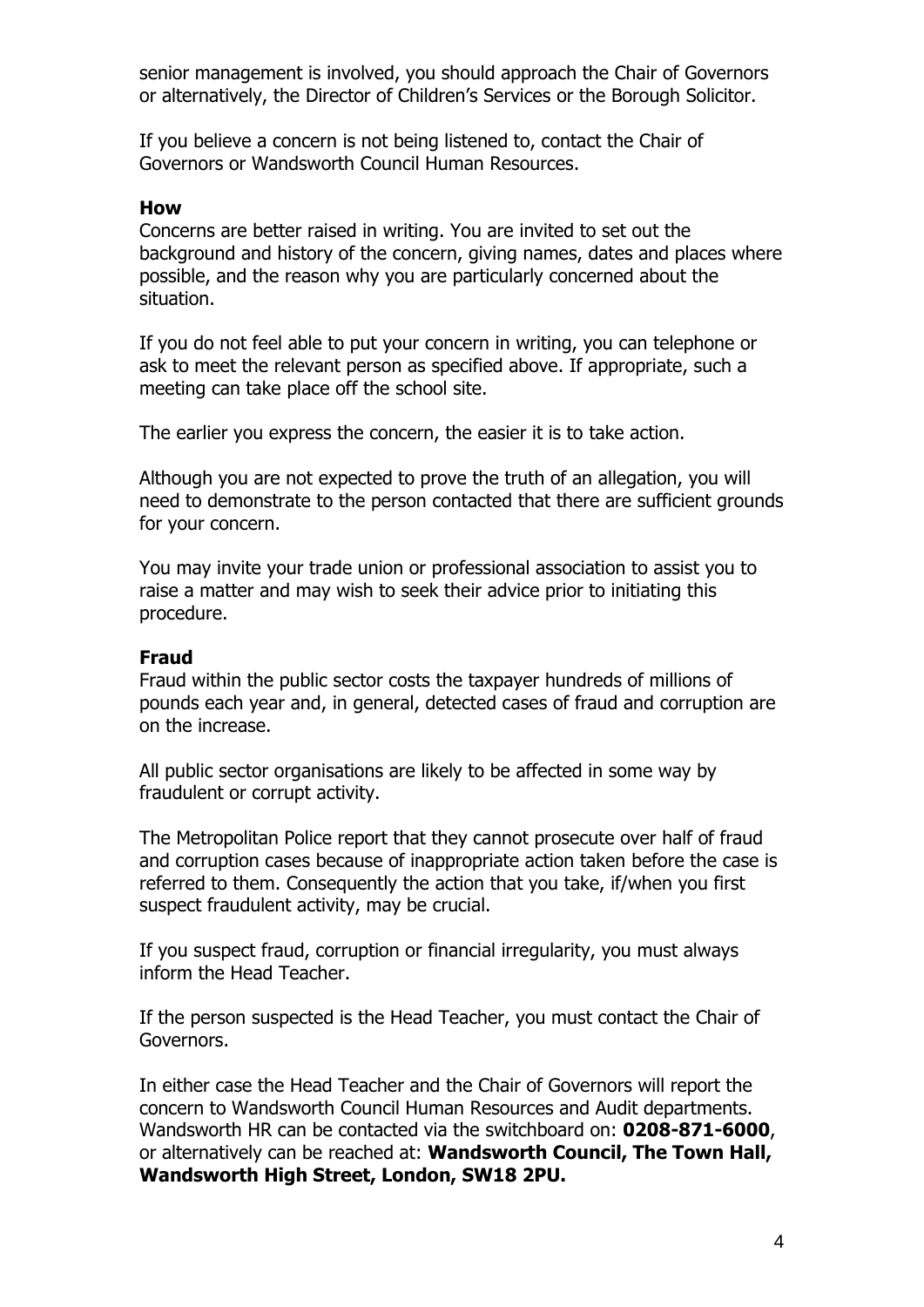#### **4. What happens next**

The action taken by the School will depend on the nature of the concern. The matters raised may:

- be investigated internally
- be referred to the Police
- be referred to the external Auditor
- form the subject of an independent inquiry

In order to protect individuals, initial enquiries will be made to decide whether an investigation is appropriate and, if so, what form it should take. The overriding principle will be the public interest. Concerns or allegations which fall within the scope of specific procedures (for example, child protection or discrimination issues) will normally be referred for consideration under those procedures.

Some concerns may be resolved by agreed action without the need for investigation.

Within ten working days of a concern being received, the School will write to you:

- acknowledging that the concern has been received;
- indicating how it proposes to deal with the matter;
- giving an estimate of how long it will take to provide a final response;
- telling you whether any initial enquiries have been made; and

• telling you whether further investigations will take place, and if not, why not.

The amount of contact you then receive will depend on the nature of the matter raised, the potential difficulties involved and the clarity of the information provided. If necessary, further information will be sought from you.

If a meeting is arranged (off site if you wish), you have the right to be accompanied by a union or professional association representative or a friend who is not involved in the area of work to which the concern relates.

The School and the Governing Body will take steps to minimise any difficulties that you may experience as a result of raising a concern. For instance, if you are required to give evidence in criminal or disciplinary proceedings, the School will advise you about the procedure.

The School accepts that you need to be assured that the matter has been properly addressed. Thus, subject to legal constraints, you will receive information about the outcome of any investigation.

#### **5. Safeguards**

#### **Harassment or Victimisation.**

The Governing Body is committed to good practice and high standards and wants to be supportive of employees. The Governing Body recognises that the decision to report a concern can be a difficult one to make, not least because of the fear of reprisal from those responsible for the malpractice. The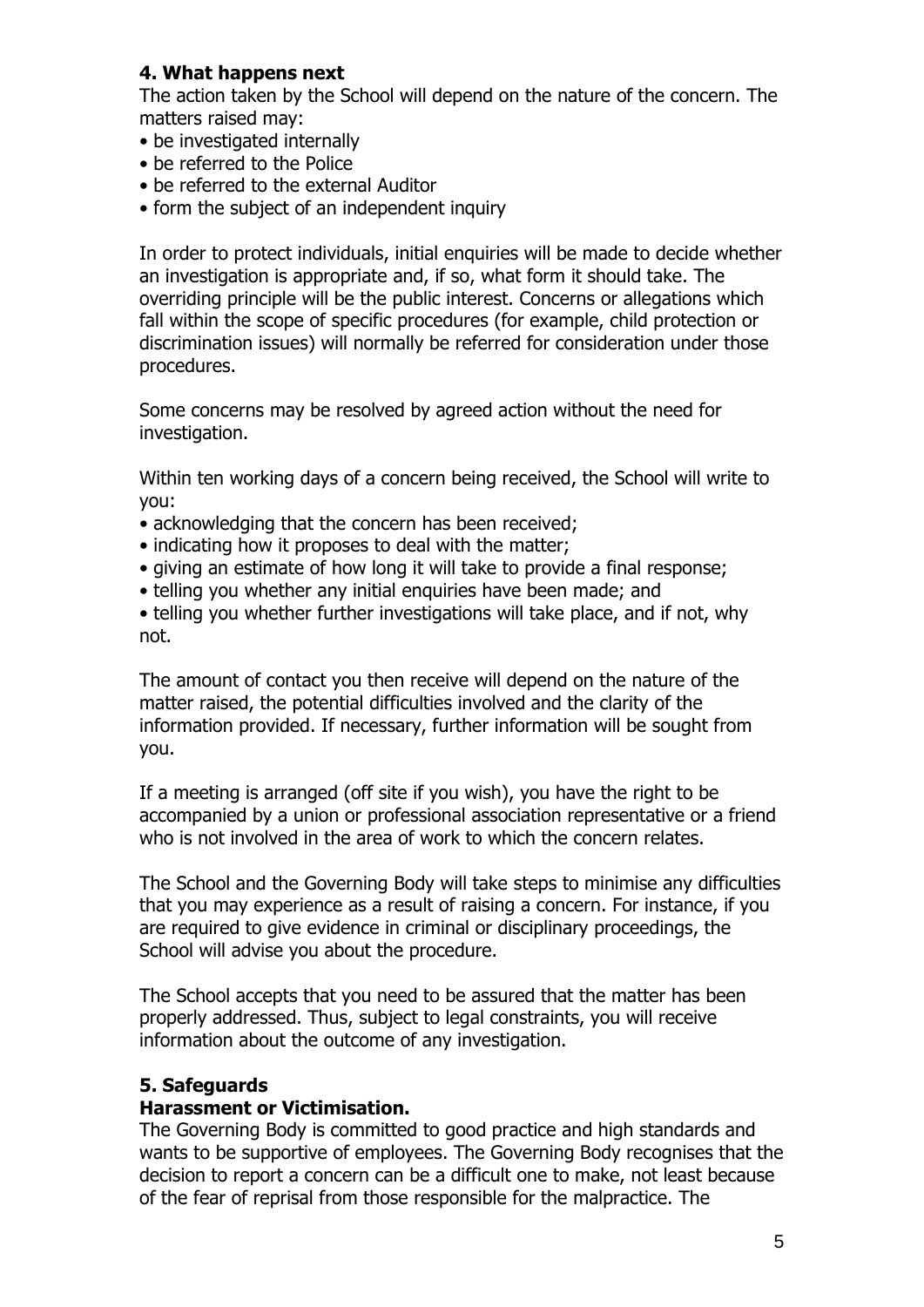Governing Body will not tolerate harassment or victimisation and will take action to protect you when you raise a concern in good faith.

This does not mean that if you are already the subject of disciplinary, redundancy or other procedure, that those procedures will be halted as a result of your whistleblowing.

#### **Confidentiality**

The Governing Body will do its best to protect your identity when you raise a concern and do not want your name to be disclosed. It must be appreciated that the investigation process may reveal the source of the information and a statement by you may be required as part of the evidence.

#### **Anonymous Allegations**

This policy encourages you to put your name to your allegation. Concerns expressed anonymously are much less powerful, but they will be investigated thoroughly although follow-up action will in such cases be at the discretion of the Governing Body.

In exercising the discretion, the factors to be taken into account would include:

- the seriousness of the issues raised;
- the credibility of the concern; and
- the likelihood of confirming the allegation from attributable sources.

#### **Untrue Allegations**

If you make an allegation in good faith, but it is not confirmed by the investigation, no action will be taken against you. However, when it appears that there are clear grounds for suggesting that you may have acted frivolously, maliciously or vexatiously, the Governing Body will undertake a disciplinary investigation. Dependent on the outcome, disciplinary action may then follow.

#### **7. How the matter can be taken further, if necessary**

This policy is intended to provide you with a clear route to raise concerns within the and for the concerns to be dealt with and settled appropriately. However, if you feel that this has not happened, and if you feel it is right to take the matter outside the Council, please contact either:-

- the Audit Commission at [www.audit-commission.gov.uk,](http://www.audit-commission.gov.uk/) or
- the Police (where your concern relates to a criminal matter)

Please use only these routes to raise a concern externally. Complaints made to other bodies, individuals or the media may actually hamper a speedy, full and professional investigation of the concern that you have expressed.

Information which is provided to you on a confidential basis must be treated as such and this may only be overridden where there is a clear public interest in disclosing it and you act in good faith and reasonably. You would need to ensure that you could justify your disclosure because it would be a serious betrayal of trust to use confidential information for any personal advantage, or for malicious or other improper reasons.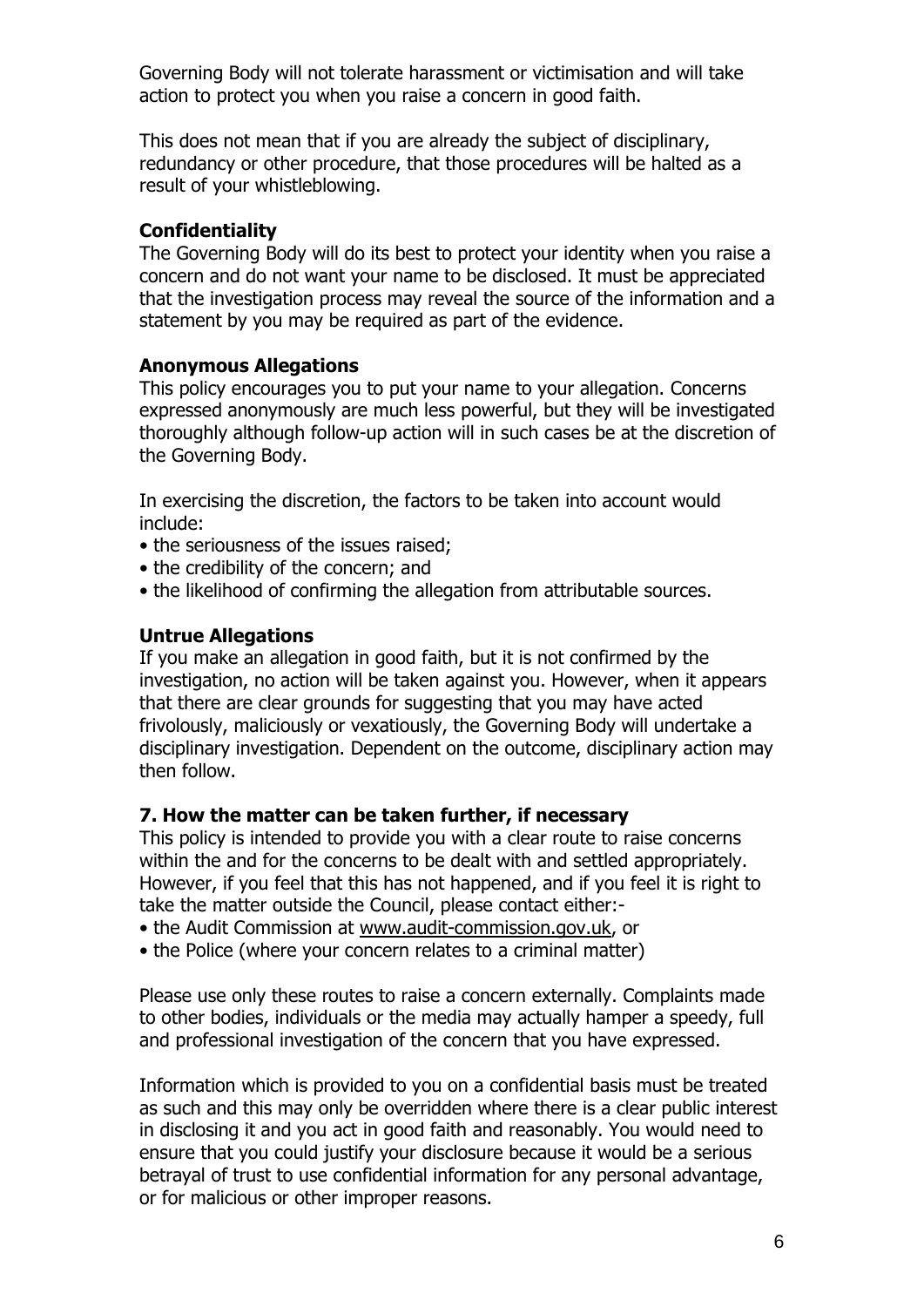# **8. Record Keeping**

The Chair of Governors has overall responsibility for the maintenance and operation of this policy. The school maintains a confidential record of concerns raised and the outcomes (so as not to endanger your confidentiality) and will report as necessary to the Governing Body.

# **9. Checklist of Do's and Don'ts**

Lastly, some of the key points from the procedure on whistleblowing are summarised below:-

# **DO**

(a) Make an immediate note of your concerns

Note all relevant details such as what was said in telephone or other conversations, the date, time and the names of any parties involved.

(b) Convey your suspicions to someone with the appropriate authority and experience.

• To the Council's Audit department for suspected fraud, or corruption or financial irregularity.

• Usually, to your immediate manager or their supervisor for other matters

(c) Deal with the matter promptly, if you feel your concerns are warranted. In a case of suspected fraud, it is important to remember that any delay may cause the Governing Body to suffer further financial loss.

# **DON'T**

(a) Do nothing

(b) Be afraid of raising your concerns.

• You will not suffer any recrimination from the Governing Body or the Authority, as a result of raising in good faith a serious concern.

• The Governing Body will treat any matter you raise sensitively and confidentially.

(c) Approach or accuse any individuals directly.

(d) Try to investigate the matter yourself.

There are special rules surrounding the gathering of evidence for use in disciplinary or court proceedings. Any attempt to gather evidence or other information by someone who is unfamiliar with these rules may destroy the case.

(e) Convey your suspicions to anyone except those with the proper authority and as set out in this policy and procedure.

## **10. Advice and Guidance**

Further advice and guidance on how a matter may be pursued under this policy can be obtained from the Director of Children's Services at Wandsworth Council.